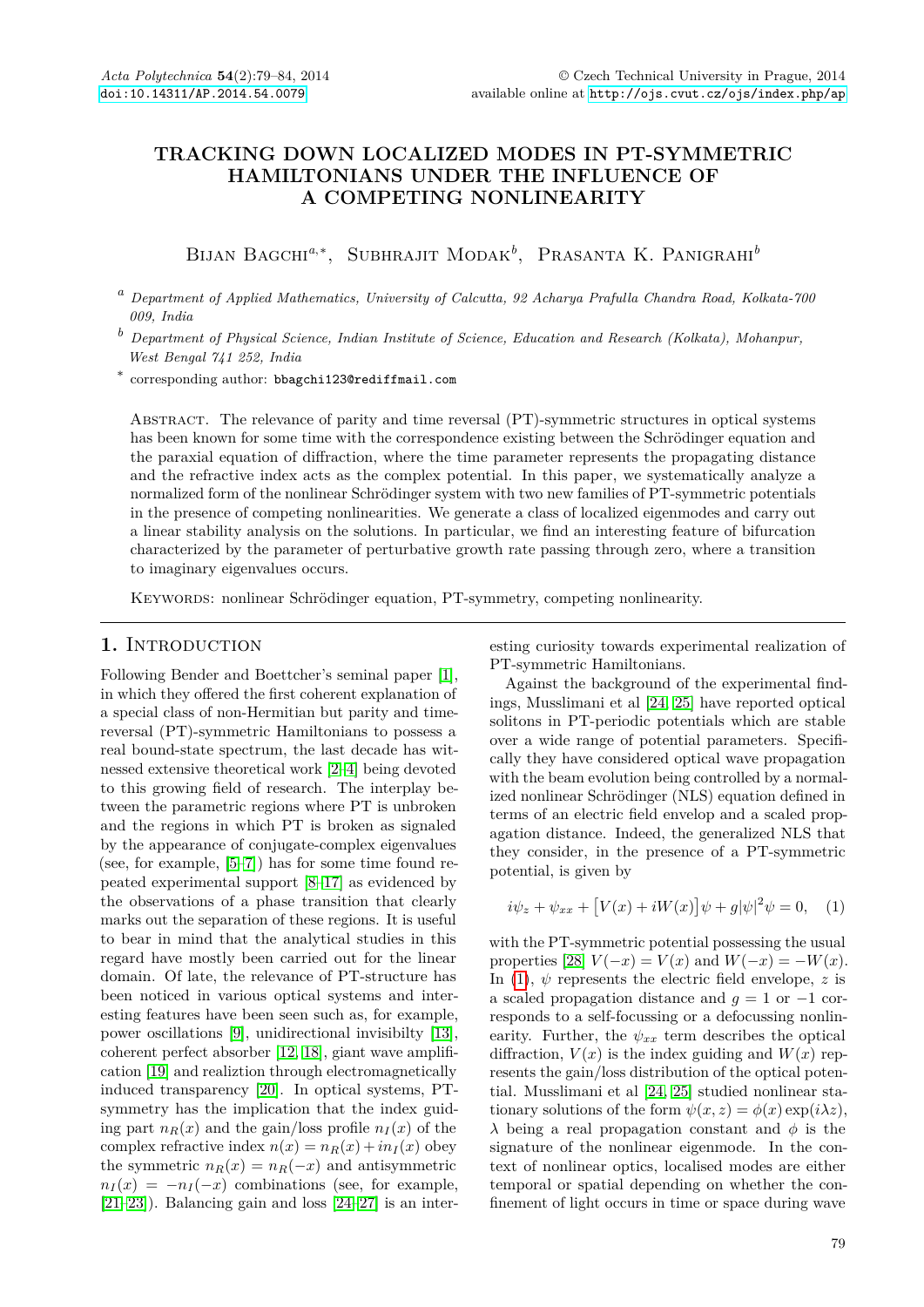propagation.In particular, spatial modes represent propagating transverse self-guided beams orthogonal to the direction of movement. Because of a balance between the diffraction and the Kerr effect, a spatial mode does not change with propagation. These modes are termed as spatial solitons. Both the types of solitons emerge from a nonlinear change in the refractive index of an optical material induced by the light intensity. This phenomenon is referred to as the optical Kerr effect. The intensity dependence of the refractive index leads to spatial self-focussing (or self-defocussing) and temporal self-phase modulation, the two major nonlinear effects that are responsible for the formation of optical solitary modes or optical solitons [\[29\]](#page-5-7).

In this article we report on some new localized solutions of the NLS and study the distribution of eigenmodes on the real and complex plane by incorporating the effects of higher degree nonlinear effects over and above the minimal cubic term. By parametrizing the coupling strength of the latter and arbitrarily specifying the order of additional nonlinearity on a Rosen-Morse potential we observe numerically for one class of solutions the existence of a threshold value of the growth rate parameter beyond which suitably chosen pairs of discrete eigenmodes on the real axis merge and subsequently appear in conjugate imaginary pairs exhibiting the qualitative character of bifurcation. In this connection it needs to be pointed out that our model differs significantly from those advanced so far to search for solitonic solutions [\[30,](#page-5-8) [31\]](#page-5-9). For instance, the potentials of our interest are markedly different from the Rosen-Morse type considered in [\[31\]](#page-5-9) because of the presence of an additional nonlinear term in our case. The PT-symmetric potentials addressed in [\[30\]](#page-5-8) are basically nonlinear extensions of the Scarf II. Also, the above aspect of bifurcation did not arise in the models considered in [\[30,](#page-5-8) [31\]](#page-5-9).

## **2.** Mathematical Model and **FORMULATION**

We consider here an optical wave propagation in the presence of a  $\mathcal{PT}$ -symmetric potential. In this case the beam dynamics is governed by a generalized nonlinear Schrödinger model with competing nonlinearities, i.e.,

$$
i\frac{\partial \Psi}{\partial z} + \frac{\partial^2 \Psi}{\partial x^2} + [V(x) + iW(x)]\Psi + g_1 |\Psi|^2 \Psi + g_2 |\Psi|^{2\kappa} \Psi = 0, \quad (2)
$$

where  $\kappa$  is an arbitrary real number,  $\Psi(x, z)$  is a complex electric field envelope, *g*<sup>1</sup> and *g*<sup>2</sup> control respectively the strength of the cubic and the arbitrary nonlinear term. It is clear that Eq. [\(2\)](#page-1-0) admits stationary solutions  $\Psi(x, z) = \phi(x)e^{i\lambda z}$ , where  $\lambda$  is a real propagation constant and the complex function

<span id="page-1-2"></span>
$$
\frac{\partial^2 \Phi}{\partial x^2} + [V(x) + iW(x)]\Phi \n+ g_1 |\Phi|^2 \Phi + g_2 |\Phi|^{2\kappa} \Phi = \lambda \Phi.
$$
 (3)

We now show that this model supports two different soliton solutions marked by Class I and Class II cases provided we do not alter the imaginary part of the potential but only choose the real part appropriately.

#### **2.1.** Class I solutions

We focus on a  $\mathcal{PT}$ -symmetric Rosen-Morse potential  $-a(a+1)\text{sech}^{2} x + 2ib\tanh x$  (*a*, *b* ∈ R) being subjected to an additional term  $-V_1$  sech<sup>2*κ*</sup>  $x$  ( $V_1$ ,  $\kappa \in$ R), i.e.,

<span id="page-1-1"></span>
$$
V(x) = -a(a+1)\operatorname{sech}^{2} x - V_{1} \operatorname{sech}^{2\kappa} x,
$$
  

$$
W(x) = 2b \tanh x.
$$
 (4)

It may be noted that a PT-symmetric Rosen-Morse potential has been well studied in the literature (see [\[32\]](#page-5-10) and references therein). A noteworthy feature of this potential is that while its real component vanishes asymptotically, it's imaginary part remains nonzero finite.

Corresponding to [\(4\)](#page-1-1) there always exists for [\(3\)](#page-1-2) a typical solution

<span id="page-1-3"></span>
$$
\Phi(x) = \Phi_0 \operatorname{sech}(x) \, e^{i\mu x},\tag{5}
$$

provided that the amplitude  $\Phi_0$  and the phase factor  $\mu$  are related to the potential parameters through

<span id="page-1-4"></span>
$$
\Phi_0^{2\kappa} = \frac{V_1}{g_2}, \quad \Phi_0^2 = \frac{a^2 + a + 2}{g_1},
$$
  

$$
b = \mu, \quad \lambda = 1 - \mu^2.
$$
 (6)

Note that the imaginary strength of the potential contributes only through the phase factor whereas for the real part both the parameters  $a$  and  $V_1$  along with the nonlinearity parameters  $g_1$  and  $g_2$  appear with odd powers and thus their sign is not of relevance. For this solution the transverse power flow defined by

$$
S = \frac{i}{2}(\phi \phi_x^* - \phi^* \phi_x) \tag{7}
$$

turns out to be  $S = b\Phi_0^2 \operatorname{sech}^2(x)$  implying that the transmission depends upon the strength of the imaginary part of the potential.

### **2.2.** Class II solutions

<span id="page-1-0"></span>On the other hand, if we choose the extended Rosen-Morse potential to have the form

$$
V(x) = -a(a+1)\operatorname{sech}^{2} x - V_{1} \operatorname{sech}^{\frac{2}{\kappa}} x,
$$
  
 
$$
W(x) = 2b \tanh x, \qquad \kappa \in \mathbb{R} \setminus \{0\}
$$
 (8)

then Eq. [\(3\)](#page-1-2) enjoys a solution

$$
\Phi(x) = \Phi_0 \operatorname{sech}^{\frac{1}{\kappa}} x e^{i\mu x} \tag{9}
$$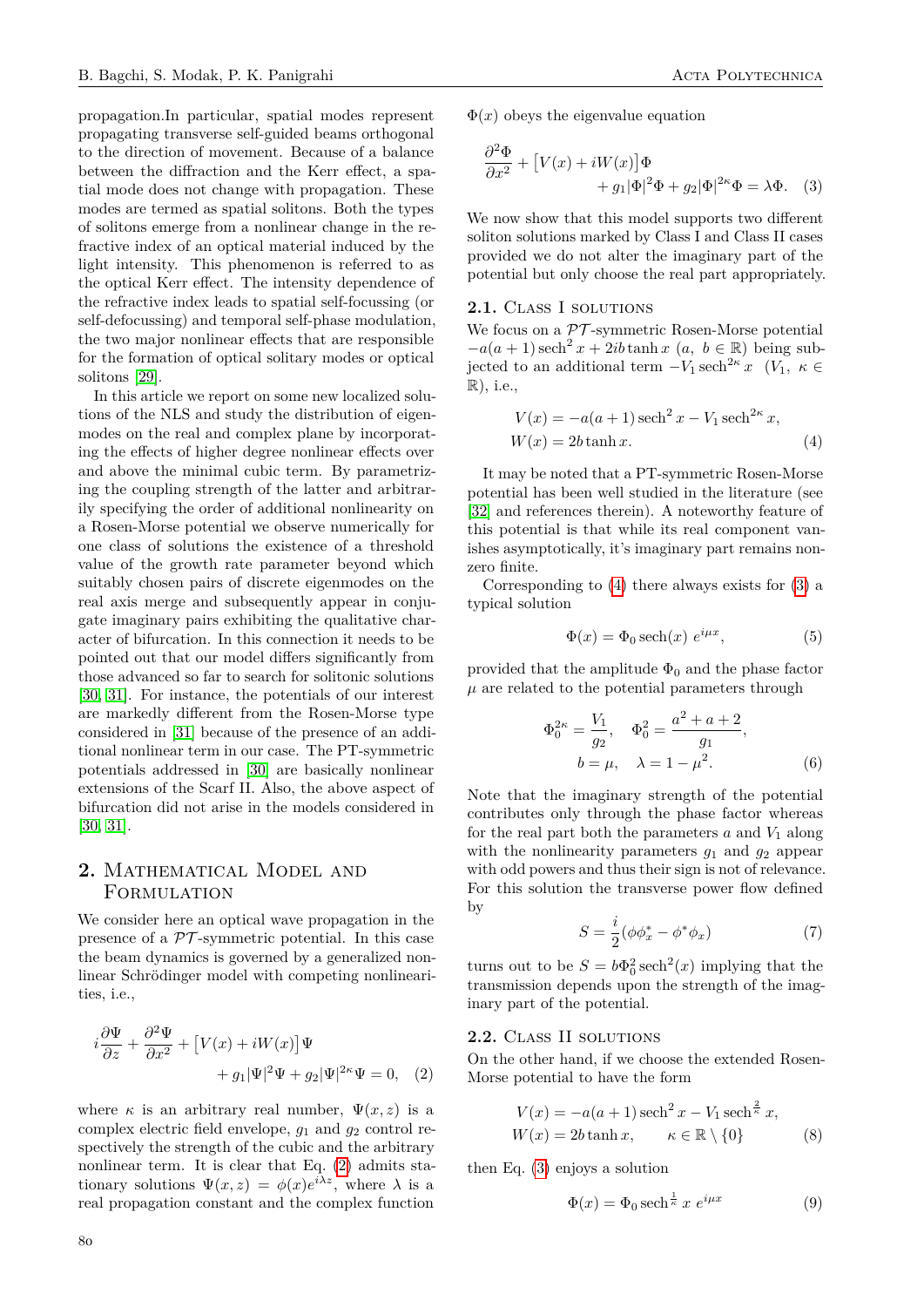if the amplitude and phase factor are constrained by the relations

$$
\Phi_0^2 = \frac{V_1}{g_1}, \quad b = \frac{\mu}{\kappa}, \quad \lambda = \frac{1}{\kappa^2} - \mu^2,
$$
  

$$
\Phi_0^{2\kappa} = \frac{1}{g_2} \Big[ a(a+1) + \Big( \frac{1}{\kappa} + \frac{1}{\kappa^2} \Big) \Big].
$$
 (10)

Note that the solution [\(10\)](#page-2-0) is valid irrespective of the signs of  $g_1$  and  $g_2$ . The transverse power flow, defined by Eq. [\(5\)](#page-1-3), turns out to be  $S = b\Phi_0^2 \kappa \operatorname{sech}^{\frac{2}{\kappa}} x$ , which in this case is influenced by both  $\bar{b}$  and  $\kappa$  including of course the effects of their signs.

## **3.** Numerical computations and Eigenmode distribution

Solitary waves associated with the non-Kerr nonlinear media retain their shape but their stability is not guaranteed because of the nonintegrable nature of the underlying extended NLS equation that we have at hand. In fact, their stability against small perturbation is an important issue because only stable (or weakly unstable) self-trapped beams can be observed experimentally. Let us impose a small perturbation to determine whether it is stable or unstable against this slight disturbance. More specifically we consider a perturbation of the form [\[30\]](#page-5-8)

$$
\Psi(x,z) = \phi(x)e^{i\lambda z} + \left\{ \left[ v(x) + \omega(x) \right] e^{\eta z} + \left[ v^*(x) - \omega^*(x) \right] e^{\eta^* z} \right\} e^{i\lambda z}, \quad (11)
$$

where  $v(x)$  and  $\omega(x)$  are infinitesimal perturbed eigenfunctions such that  $|v|, |\omega| \ll |\phi|$  and  $\eta$  indicates the perturbed growth rate. Linearization of Eq. [\(1\)](#page-0-0) around  $\Phi(x)$  yields the following eigenvalue problem

<span id="page-2-1"></span>
$$
\begin{pmatrix} 0 & \hat{\mathcal{L}}_0 \\ \hat{\mathcal{L}}_1 & 0 \end{pmatrix} \begin{pmatrix} v \\ \omega \end{pmatrix} = -i\eta \begin{pmatrix} v \\ \omega \end{pmatrix}, \qquad (12)
$$

where  $\hat{\mathcal{L}}_0 = \partial_{xx} - \lambda + (V + iW) + g_1 |\phi|^2 + g_2 |\Phi|^{2\kappa}$  and  $\hat{\mathcal{L}}_{1} = \partial_{xx} - \lambda + (V + iW) + 3g_{1}|\phi|^{2} + g_{2}(1+2\kappa)|\Phi|^{2\kappa}$ and  $\eta$  is the associated eigenvalue corresponding to the growth rate parameter. The *η*-spectrum is called the linear-stability spectrum for the localized modes. It is easy to see if  $\eta$  is an eigenvalue then so are  $\eta^*$ , -*η*, and -*η* ∗ indicating that these eigenvalues always appear in pairs or quadruples.

The continuous spectrum of Eq. [\(12\)](#page-2-1) can be readily recovered in the large-distance limit of  $|x| \to \infty$ . Under this limit,  $\hat{\mathcal{L}}_0$  and  $\hat{\mathcal{L}}_1$  move over to a simple differential operator with a constant coefficient. In order for  $\eta$  to be in the continuous spectrum, the corresponding eigenfunction at large distance must be a Fourier mode. If we observe the orientation of the eigenmodes in the entire spectrum, we run into three different kinds of modes. The appearance of nonzero discrete eigenvalues in the linearization spectrum of solitary waves is a signature of nonintegrable character of the equation. If the spectrum

<span id="page-2-0"></span>contains a real positive eigenvalue, the corresponding eigenmode in the perturbed solution will grow exponentially with time; hence the solitary wave is linearly unstable. Generally if the spectrum contains any eigenvalue with a real positive part then such eigenvalues are unstable. Secondly if the spectrum admits of a pair of conjugate-complex eigenvalues (internal modes) the perturbed solution will exhibit oscillations leading eventually to shape fluctuations that would be smothered with time. Thirdly one can encounter zero eigenvalues which are the so-called Goldstone modes (see for a discussion on this point [\[30\]](#page-5-8)). The behavior of the eigenvalues  $\eta$  can be ascertained by solving Eq. [\(12\)](#page-2-1) numerically. Here we adopt the Fourier collocation method [\[33,](#page-5-11) [34\]](#page-5-12) to track the tendencies of the eigenvalues. We now turn to some discussions of our results.

### **4.** Results and Discussion

Figures [1–](#page-3-0)[4](#page-4-12) give a graphical display of our numerical results on the eigenmode distribution. The interplay between the cubic and competing nonlinearity on the soliton dynamics is best understood in terms of the parameters  $\Phi_0$ ,  $|g_1|$ ,  $|g_2|$ . We also look for stability around some specific value of *κ*, as mentioned in the Figure captions. It should be borne in mind that Eq. [\(6\)](#page-1-4) and Eq. [\(10\)](#page-2-0) constrain these parameters in terms of the amplitude  $\Phi_0$  and the phase factor  $\mu$  as well as the coupling constants of the potential. The evolution of a Class I solution for different choices of *g*<sup>1</sup> and *g*<sup>2</sup> is laid down in Fig.1. We start with a sample choice of *a*, *b* and *g*<sup>2</sup> (for specific values of these parameters see the corresponding Figure captions) when the discrete modes lie on the real axis. Of course a continuous change of the parameter *a* will ultimately result in the eigenvalues appearing with a non-vanishing imaginary part (discussed below).

Normalizing  $\Phi_0$  to unity without any loss of information,  $g_1$  gets automatically fixed while  $b$ ,  $\lambda$  and  $\mu$  acquire their values from the consistency conditions  $(6)$ . In this manner of parametrization  $g_1$  and *g*<sup>2</sup> differ in sign while the magnitude of *g*<sup>1</sup> turns out to be weaker than  $g_2$ . In Fig.2 the plots are sequentially arranged according to the varying strengths of the couplings corresponding to the cubic nonlinear term and holding  $q_2$  fixed. We note that  $q_1$  changes according to the potential parameter *a*. A new type of solution develops at this point due to the sensitive dependence of the perturbative growth rate parameter  $\eta$  on  $\alpha$ : around  $\alpha = 0.03$  we see that as parameter *a* is varied the discrete modes initially lying on the real axis mutually approach towards the zero-mode eigenvalue. However, further change in *a* causes a pair of imaginary eigenvalues to develop revealing a typical feature of bifurcation. We next carry out computations for equal and opposite values of  $|q_1|$  and  $|q_2|$  couplings. In Fig.3 we see that in such a case the real eigenmodes lead to the solitonic solutions becoming unstable. A similar situation exists in Fig.4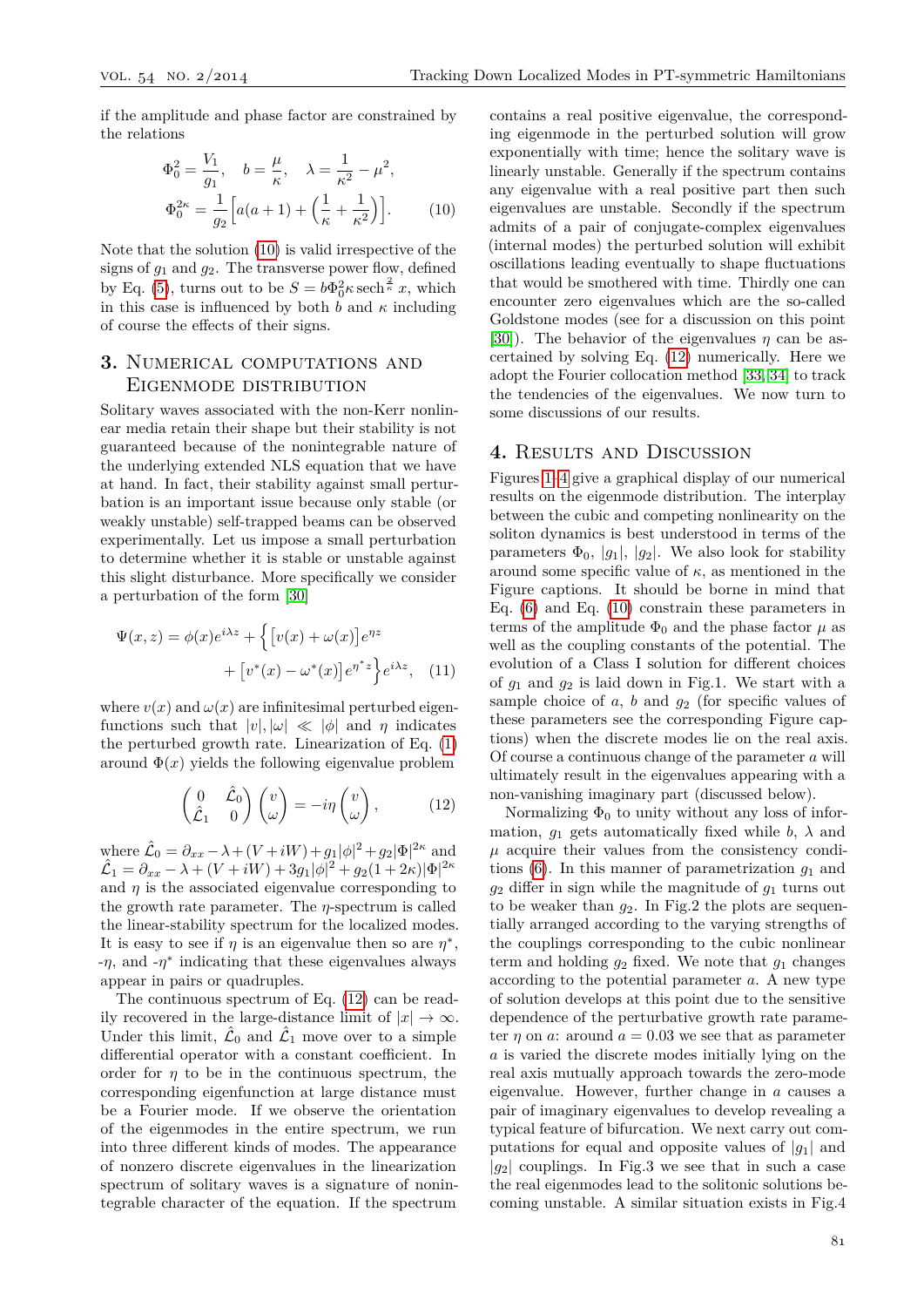

FIGURE 2. Sequentially computed eigenmode behavior for  $b=0.003$ ,  $V_1 = g_2 = -4$  and  $\kappa = 3$ . In this case the coupling parameters corresponding to cubic nonlinearity are varied against the potential parameter *a* continuously from  $a = 0.03$  to  $.09$ . Four different values of a as  $a = 0.03$ ,  $a = 0.04$ ,  $a = 0.05$ ,  $a = 0.09$  are considered and the Figures are arranged in such a way that the lowest value of *a* corresponds to the figure at the left and the highest to the figure at the right.

<span id="page-3-0"></span>

Figure 1. Numerically computed eigenmode distribution. In this case we have considered  $a = .01$ ,  $b = .3$ , *V*<sub>1</sub> =  $g_2 = -4$ ,  $g_1 = 2.01$  and  $\kappa = 3$ . Specification of *g*<sup>1</sup> is done by choosing the potential parameter *a*.



Figure 3. The figure shows the unstable modes for the coupling parameters  $|g_1|$  and  $|g_2|$  with equal and opposite strengths. Distribution of eigenmodes for  $a=1, b=.003, g_1=4, V_1=g_2=-4$  and  $\kappa=3$ .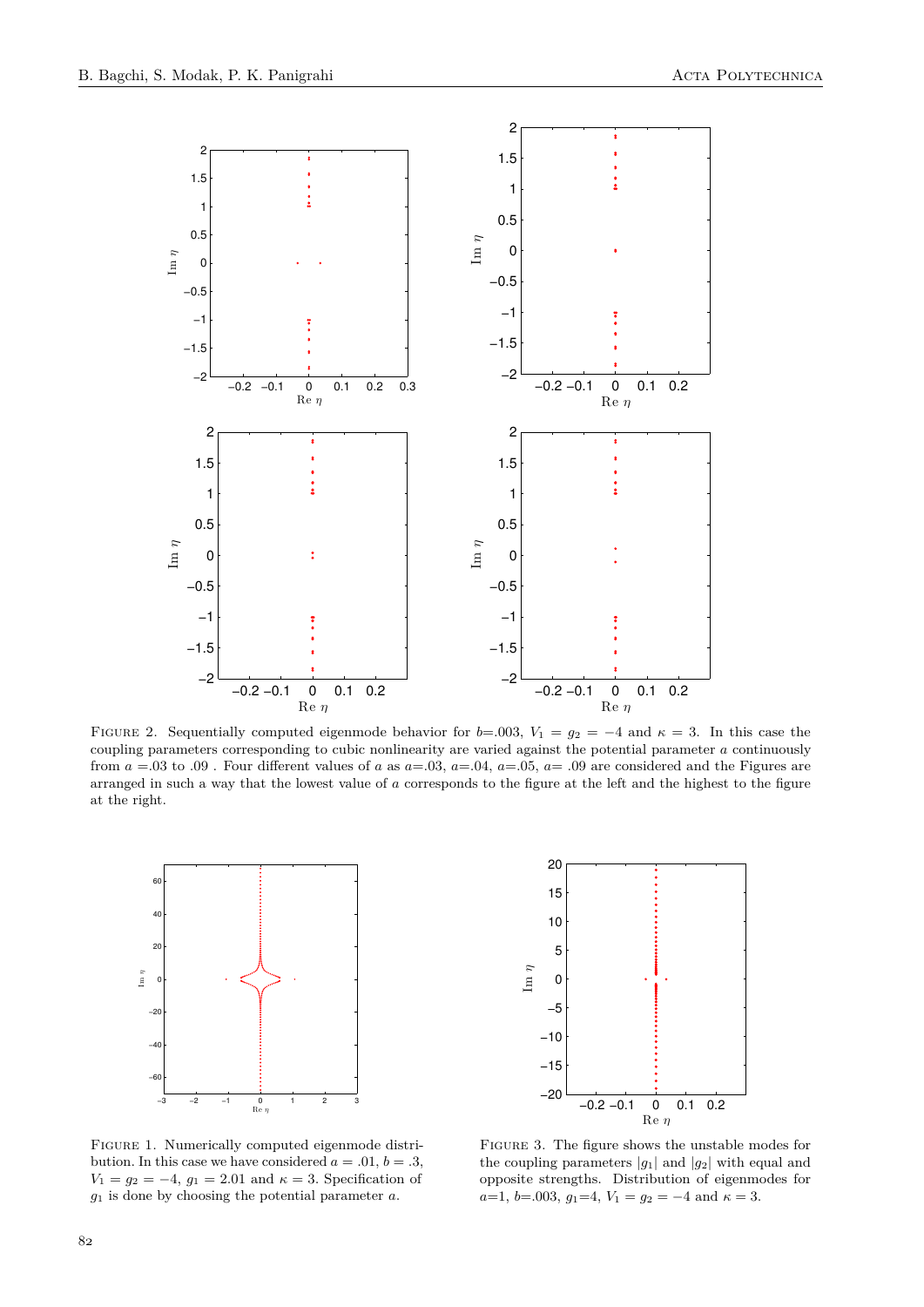<span id="page-4-12"></span>

Figure 4. Figure at the left showing the unstable modes corresponding to equal-strength couplings for the choice  $g_1 = 4$ ,  $g_2 = 4$  obtained from [\(6\)](#page-1-4) and  $\kappa = 3$ . The potential parameters are taken to be  $a = 1$  and  $b = .003$ . The figure at the right corresponds to the evaluation of Class II solution under the same parametrizations. The coupling strengths for Class II are  $g_1 = 4$  and  $g_2 = 2.44$  obtained from [\(10\)](#page-2-0).

where oscillatory instability along the imaginary axis is caused by the equal-strength coupling parameters from the two nonlinear terms.

Finally, let us point out that Class II solutions can be evaluated under various parametric conditions. Here we inevitably run into the unstable character of the soliton solutions (in Figure 4 one such situation is described to compare with the counterpart of Class I solution). It should be emphasized that for the various runs of the parameters we were unable to track down any feature of bifurcation characterized by the growth rate parameter crossing the zero-threshold value and transiting to the complex plane.

### **ACKNOWLEDGEMENTS**

We thank Dr. Abhijit Banerjee for useful discussions and the referee for making a number of constructive suggestions.

#### **REFERENCES**

- <span id="page-4-0"></span>[1] C. M. Bender and S. Boettcher *Phys. Rev. Lett.* **80** 5243 (1998). doi: [10.1103/PhysRevLett.80.5243](http://dx.doi.org/10.1103/PhysRevLett.80.5243)
- <span id="page-4-1"></span>[2] C. M. Bender *Contemp. Phys.* **46** 277 (2005). doi: [10.1080/00107500072632](http://dx.doi.org/10.1080/00107500072632)
- [3] C. M. Bender *Repts. Prog. Phys.* **70** 947 (2007). doi: [10.1088/0034-4885/70/6/R03](http://dx.doi.org/10.1088/0034-4885/70/6/R03)
- <span id="page-4-2"></span>[4] A. Mostafazadeh *Int. J. Geom. Methods Mod. Phys.* **7** 1191 (2010).
- <span id="page-4-3"></span>[5] M. Znojil *Phys.Lett.* **A285** 7 (2001).
- [6] B. Bagchi, S. Mallik and C. Quesne *Mod.Phys.Lett.* A17 1651 (2002). doi: [10.1142/S0217732302008009](http://dx.doi.org/10.1142/S0217732302008009)
- <span id="page-4-4"></span>[7] K. Abhinav and P. K. Panigrahi *Ann.Phys.(N.Y.)* **325** 1198 (2010); ibid. **326** 538 (2011).
- <span id="page-4-5"></span>[8] A. Guo, G. J. Salamo, D. Duchesne, R. Morandotti, M. Volatier-Ravat, V. Aimez, G. A. Siviloglon and D. N. Christodoulides *Phys. Rev. Lett.* **103** 093902 (2009). doi: [10.1103/PhysRevLett.103.093902](http://dx.doi.org/10.1103/PhysRevLett.103.093902)
- <span id="page-4-7"></span>[9] C. E. R*u*¨ter, K. G. Makris, R. El-Ganainy, D. N. Christodoulides, M. Segev and D. Kip*Nat. Phys.* **6** 192 (2010). poi: [10.1038/nphys1515](http://dx.doi.org/10.1038/nphys1515)
- [10] J. Rubinstein, P. Sternberg and Q. Ma *Phys. Rev. Lett.* **99** 167003 (2007). doi: [10.1103/PhysRevLett.99.167003](http://dx.doi.org/10.1103/PhysRevLett.99.167003)
- [11] K. F. Zhao, M. Schaden and Z. Wu *Phys. Rev. A* **81** 042903 (2010). DOI: [10.1103/PhysRevA.81.042903](http://dx.doi.org/10.1103/PhysRevA.81.042903)
- <span id="page-4-9"></span>[12] Y. D. Chong, L. Ge and A. D. Stone *Phys. Rev. Lett.* **106** 093902 (2011). doi: [10.1103/PhysRevLett.106.093902](http://dx.doi.org/10.1103/PhysRevLett.106.093902)
- <span id="page-4-8"></span>[13] Z. Lin, H. Ramezani, T. Eichelkraut, T. Kottos, H. Cao and D. N. Christodoulides *Phys. Rev. Lett.* **106** 213901 (2011). doi: [10.1103/PhysRevLett.106.213901](http://dx.doi.org/10.1103/PhysRevLett.106.213901)
- [14] C. Zheng, L. Hao and G. L. Long *arXiv:1105.6157* [quant-ph].
- [15] S. Bittner, B. Dietz, U. Günther , H. L. Harney, M. Miski-Oglu, A. Richter and F. Schaefer *Phys. Rev. Lett.* **108** 024101 (2012). doi: [10.1103/PhysRevLett.108.024101](http://dx.doi.org/10.1103/PhysRevLett.108.024101)
- [16] J. Schindler, A. Li, M. C. Zheng, F. M. Ellis and T. Kottos *Phys. Rev. A* **84** 040101 (2011). doi: [10.1103/PhysRevA.84.040101](http://dx.doi.org/10.1103/PhysRevA.84.040101)
- <span id="page-4-6"></span>[17] A. Szameit, M. C. Rechtsman, O. Bahat-Treidel and M. Segev *Phys. Rev. A* **84** 021806(R) (2011). doi: [10.1103/PhysRevA.84.021806](http://dx.doi.org/10.1103/PhysRevA.84.021806)
- <span id="page-4-10"></span>[18] S. Longhi *Phys. Rev. A* **82** 031801 (2010). doi: [10.1103/PhysRevA.82.031801](http://dx.doi.org/10.1103/PhysRevA.82.031801)
- <span id="page-4-11"></span>[19] V. V. Konotop, V. S. Shchesnovich and D. A. Zezyulin *Phys. Lett.* **A376** 2750 (2012).